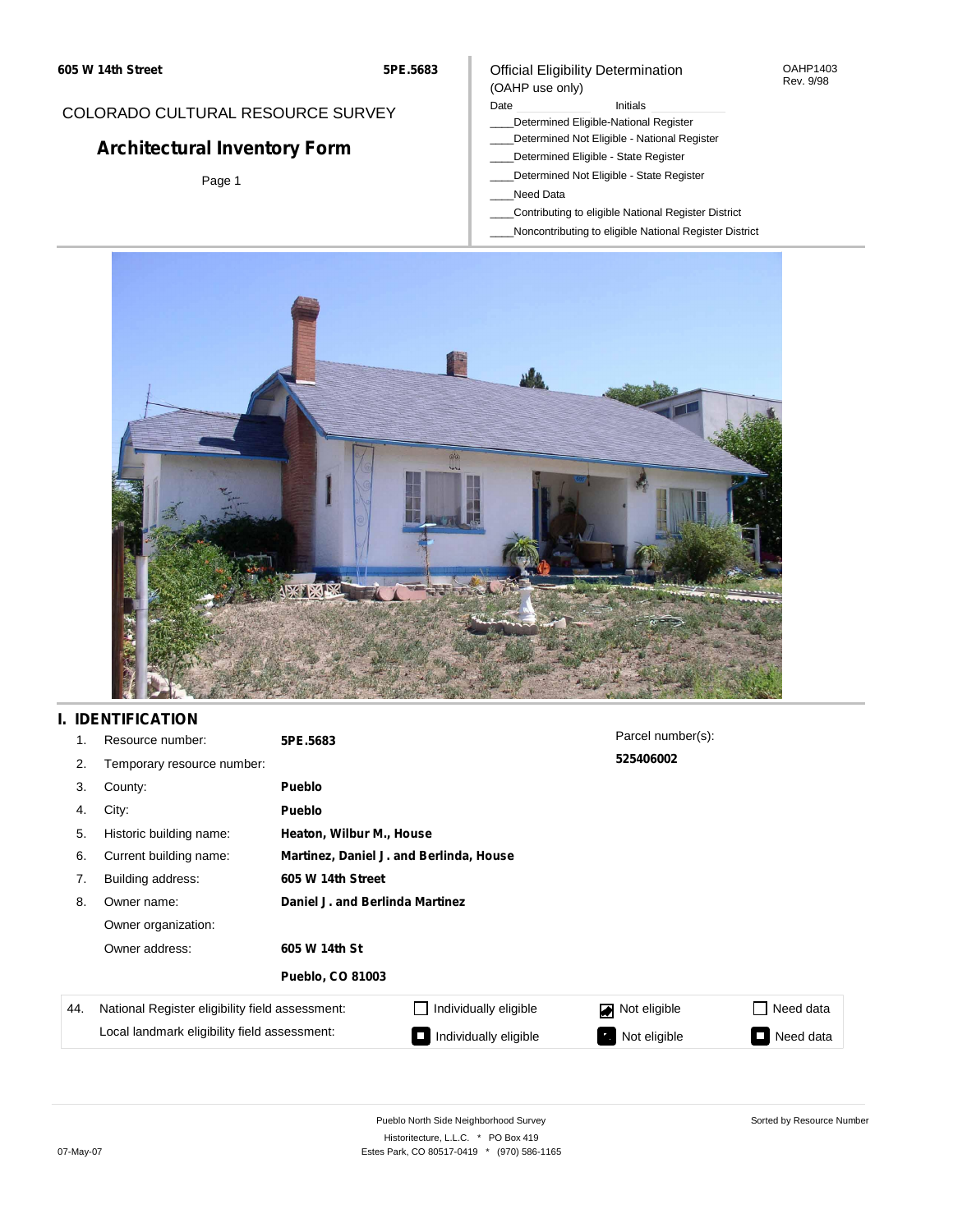Sorted by Resource Number

## **Architectural Inventory Form**

Page 2

### **II. GEOGRAPHIC INFORMATION**

| 9.  | P.M.                | 6th |     |    |           | Township:              |                             | <b>20S</b> |    |     |           | Range:                                                         | 65W |         |
|-----|---------------------|-----|-----|----|-----------|------------------------|-----------------------------|------------|----|-----|-----------|----------------------------------------------------------------|-----|---------|
|     |                     | NE. | 1/4 | οf | <b>NW</b> | 1/4                    | of <b>NW</b>                | 1/4        | of | SE. | 1/4       | of Section                                                     |     | 25      |
| 10. | UTM reference zone: |     |     |    | 13        |                        |                             |            |    |     |           |                                                                |     |         |
|     | Easting:            |     |     |    |           | 533689                 |                             |            |    |     | Northing: |                                                                |     | 4236743 |
| 11. | USGS quad name:     |     |     |    |           |                        | <b>Northeast Pueblo</b>     |            |    |     | Scale:    |                                                                |     | 7.5     |
|     | Year:               |     |     |    |           | 1974)                  | 1961 (Photorevised 1970 and |            |    |     |           |                                                                |     |         |
|     | 12. $Lot(s)$ :      |     |     |    |           |                        |                             |            |    |     |           | Lot 13 excluding the west 26 feet, and all of Lot 14; Block 40 |     |         |
|     | Addition:           |     |     |    |           | <b>County Addition</b> |                             |            |    |     |           | Year of addition:                                              |     | 1869    |

13. Boundary description and justification:

The boundary, as described above, contains but does not exceed the land historically associated with this property.

Metes and bounds exist:

П

#### **III. ARCHITECTURAL DESCRIPTION**

| 14. | Building plan (footprint, shape):    | <b>Rectangular Plan</b>              |                       |
|-----|--------------------------------------|--------------------------------------|-----------------------|
|     | Other building plan descriptions:    |                                      |                       |
| 15. | Dimensions in feet (length x width): | 1,104 square feet                    |                       |
| 16. | Number of stories:                   | 1                                    |                       |
| 17. | Primary external wall material(s):   | <b>Stucco</b>                        | Other wall materials: |
|     |                                      |                                      |                       |
| 18. | Roof configuration:                  | <b>Gabled Roof/Side Gabled Roof</b>  |                       |
|     | Other roof configurations:           |                                      |                       |
| 19. | Primary external roof material:      | <b>Asphalt Roof/Composition Roof</b> |                       |
|     | Other roof materials:                |                                      |                       |
| 20. | Special features:                    | Fence                                |                       |
|     |                                      | Chimney                              |                       |
|     |                                      | Porch                                |                       |
|     |                                      | <b>Window/Stained Glass</b>          |                       |

#### 21. General architectural description:

Oriented to the south, this house consists of a rectangular box, with a room protruding from the north half of the west elevation. The building rests on a concrete foundation, covered in white-painted stucco. The same stucco clads the exterior walls. A blue-painted, brick watertable marks the junction of the foundation and the exterior walls. Windows are generally 6- to 8-light casements, with white-painted wood frames and surrounds. Those in the front (south) façade flank single-light picture windows. A stained-glass casement opens in the south end of the west elevation. All windows opening in the east elevation are protected behind blue-painted, wrought-iron grilles. An integral porch dominates the center of the nearly symmetrical façade. It provides access to the principal doorway, which hosts a 1-panel, 1-light wood door, painted white, opening behind a blue-painted, security-type storm door. Flanking it are sidelights. Another doorway opens in the west end of the rear (north) elevation. It hosts a 10-light, glass-in-wood-frame door, painted white. A shallow, front-gabled hood, on knee brackets, protects the doorway. Gray asphalt shingles cover the side-gabled roof and the rafter ends are exposed. The gables are clipped. An engaged, red-brick hearth and chimney protrude from the south end of the west elevation. Another chimney protrudes from the **center of the roof ridge.**

22. Architectural style:

#### **Late 19th And Early 20th Century American Movements**

Pueblo North Side Neighborhood Survey Historitecture, L.L.C. \* PO Box 419 07-May-07 **Estes Park, CO 80517-0419** \* (970) 586-1165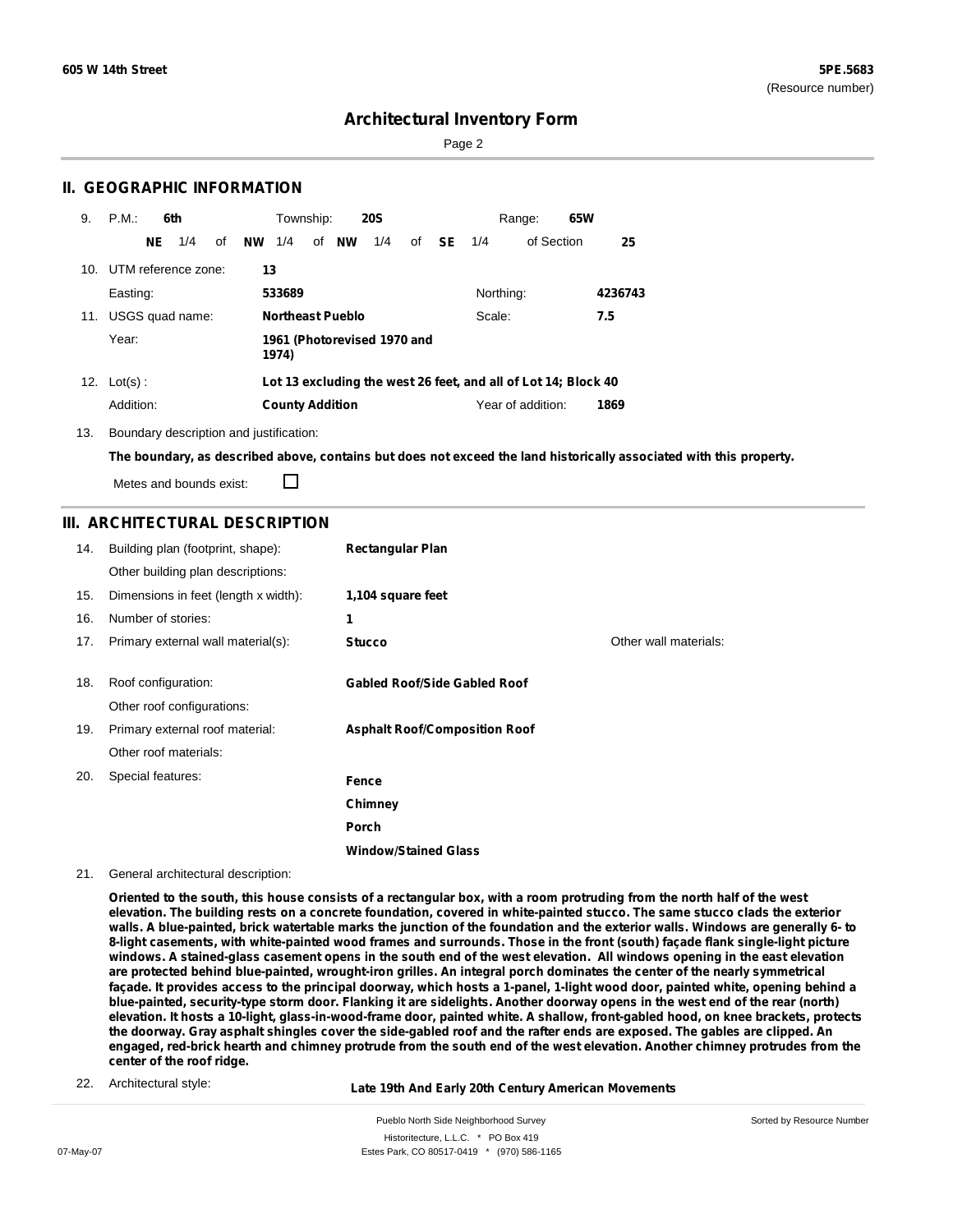Page 3

Other architectural styles:

Building type:

23. Landscape or special setting features:

This property is located on terrain sloping downward from northwest to southeast, with an elevation of around 4,700 feet above mean sea level. The neighborhood features modest, one- and two-story houses. Setbacks from West 14th Street are generally the same on this block. This property is situated on the north side of West 14th Street, between 1401 North Elizabeth Street to the east and 609 West 14th Street to the west. Grass covers the strip separating the sidewalk from the street. A planted-grass yard, with mature landscaping, covers the lot, but much of the lawn is dead or overgrown. Lining the east side of the property is a hedgerow, and a wood privacy fence runs along the west side. A woven-wire fence encircles the back yard. Situated in the **back yard is a brick incinerator.**

- 24. Associated buildings, features or objects:
	- 1 : Type: **Garage** Describe: **A single-car garage is located on the northwest corner of the lot, fronting an east-west-oriented alley. Oriented to the north, the garage rests on a concrete-block foundation. The walls consist of white-painted concrete blocks as well. Dominating the front (north) elevation is a steel, overhead-retractable garage door, painted white. A hopper or awning window opens in the center of the east elevation. Gray asphalt shingles cover the hipped roof, and the rafter ends are exposed.**

## **IV. ARCHITECTURAL HISTORY**

| 25. | Date of Construction:  | Estimate:                                                                   | Actual: | 1920                                                                                          |  |  |  |
|-----|------------------------|-----------------------------------------------------------------------------|---------|-----------------------------------------------------------------------------------------------|--|--|--|
|     | Source of Information: | Pueblo County Office of Tax Assessor. Property information card [internet]. |         |                                                                                               |  |  |  |
| 26. | Architect:             | unknown                                                                     |         |                                                                                               |  |  |  |
|     | Source of information: |                                                                             |         |                                                                                               |  |  |  |
| 27. | Builder:               | unknown                                                                     |         |                                                                                               |  |  |  |
|     | Source of information: |                                                                             |         |                                                                                               |  |  |  |
| 28. | Original Owner:        | <b>Wilbur M. Heaton</b>                                                     |         |                                                                                               |  |  |  |
|     | Source of information: | Co, consulted 1886 through 2003.                                            |         | Pueblo City Directory. Pueblo, Co.; Salt Lake City; Kansas City, Mo.; and others: R.L. Polk & |  |  |  |

29. Construction history:

According to Pueblo County Tax Assessor records, this building was constructed in 1920. An analysis of the style, materials, and historical records corroborates this date. It is unclear whether the original exterior wall cladding was the exposed masonry or current stucco. The only notable alteration has been the replacement of a window where the stained-glass sash is now **located.**

30. Location: **original** Date of move(s):

### **V. HISTORICAL ASSOCIATIONS**

- 31. Original use(s): 32. Intermediate use(s): **Single Dwelling Single Dwelling**
- 33. Current use(s): **Single Dwelling**
- **Residence** Site type(s): 34.
- 35. Historical background:

The first owner and resident of this house, constructed in 1920, was Wilbur M. Heaton. He was born in Pennsylvania around 1884. His wife, Gertrude Heaton, was born in Nebraska, around 1885. They had a daughter, Elizabeth. Wilbur was principal of Centennial High School and, according to census records, also operated a general store. They remained here only briefly,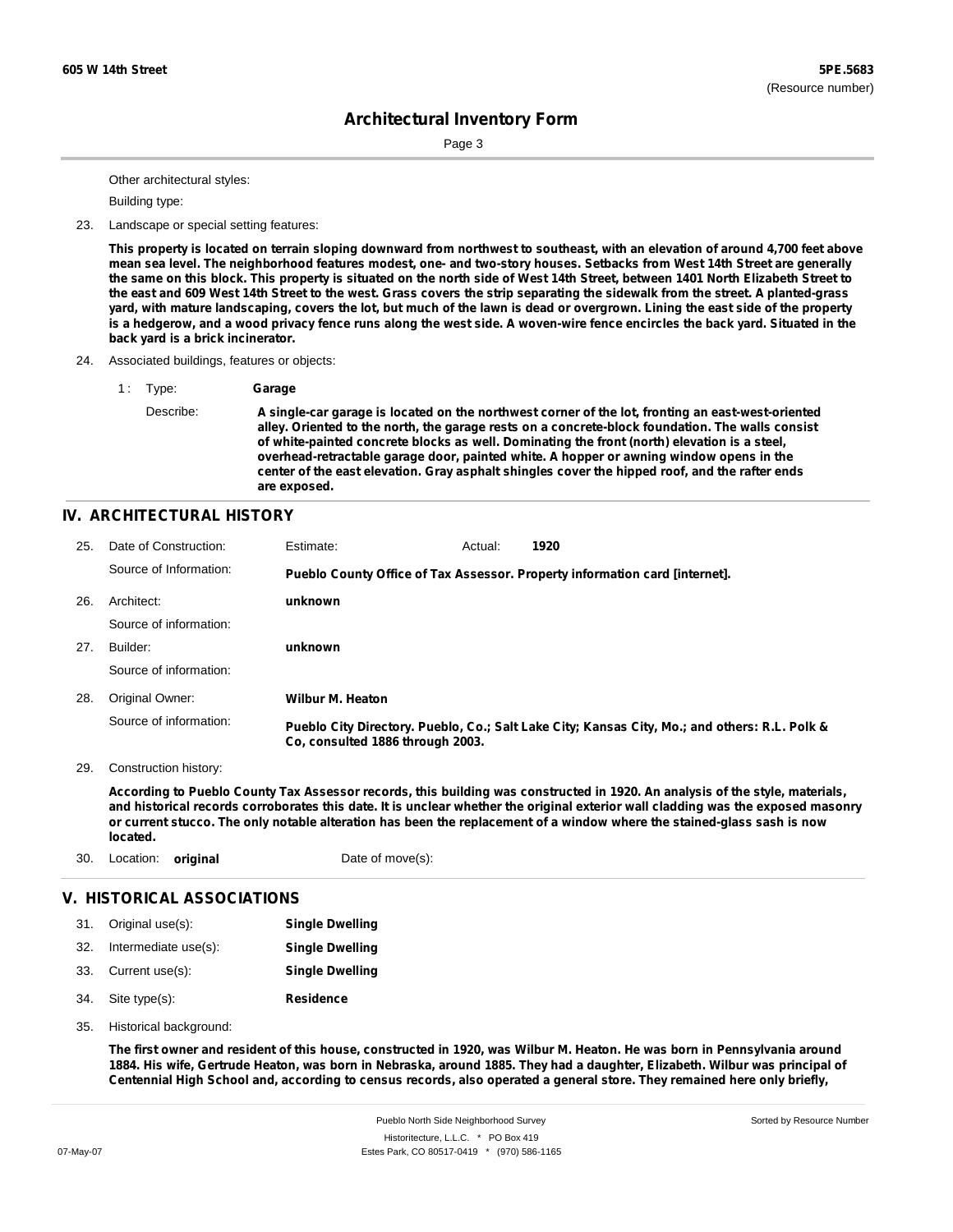Page 4

**moving around 1930 to 417 West 13th Street (5PE.5642). Wilbur died in June 1944.**

By 1925, the resident was Chauncey A. Kemp. He came to Pueblo in 1899 and was locomotive engineer for the Atchison, Topeka & Santa Fe Railway. With his wife, Iva Kemp, Chauncey had two sons, Chauncey A. Kemp, Jr., and John L. Kemp. The family later moved to 2425 North Greenwood Street. The elder Chauncey Kemp retired on December 31, 1954, after 45 years of **service to the Santa Fe. He died on October 2, 1960.**

Wilfred E. Howe, III, owned this house and resided here around 1945. He was born in Pueblo on March 6, 1917. As a pharmacist, he assisted his father in operating the Howe Drug Store in Pueblo. He had three children: Marilynn Kochevar, Wilfred E. Howe, **IV, and Robert N. Howe. Wilfred Howe, III, died on September 20, 1969.**

The owner and resident around 1950 was Jerry W, Kerlin. He was born in Albany, Missouri, on November 28, 1912. A veteran of World War II, he eventually settled in Pueblo, where he was district territorial manager for the Wayeth Company hardware distributors. He was also a football official. With his wife, Ona Kerlin, Jerry had three children: Gary Kerlin, Kip Kerlin, and **Sandra Corn. Jerry Kerlin died on July 6, 1984.**

The owner from around 1955 through 1989 was Eugene E. Harrington. He sold the property that year to Daniel J. and Berlinda **Martinez, the current owners.**

36. Sources of information:

**Pueblo County Office of Tax Assessor. Property information card [internet].**

**Pueblo City Directory. Pueblo, Co.; Salt Lake City; Kansas City, Mo.; and others: R.L. Polk & Co, consulted 1886 through 2003.**

**Sanborn Fire Insurance Maps (for Pueblo, Colorado). New York: Sanborn Map and Publishing Co., 1883, 1886, 1889, 1893, 1904-05, 1904-51, and 1904-52.**

**"Heaton (Wilbur M.)" [obituary], Pueblo Chieftain, 9 June 1944, p. 4.**

**"Kemp (Chauncey A.)" [obituary]. Pueblo Chieftain, 3 October 1960, p. 4B.**

**"Howe (Wilfred E. III)" [obituary]. Pueblo Chieftain, 26 September 1969, p. 14B.**

**"Jerry W. Kerlin" [obituary]. Pueblo Chieftain, 8 July 1984, p. 10F.**

**U.S. Census of 1920. Precinct 3, Pueblo, Pueblo County, Colorado. Series T625, roll 170, p. 136.**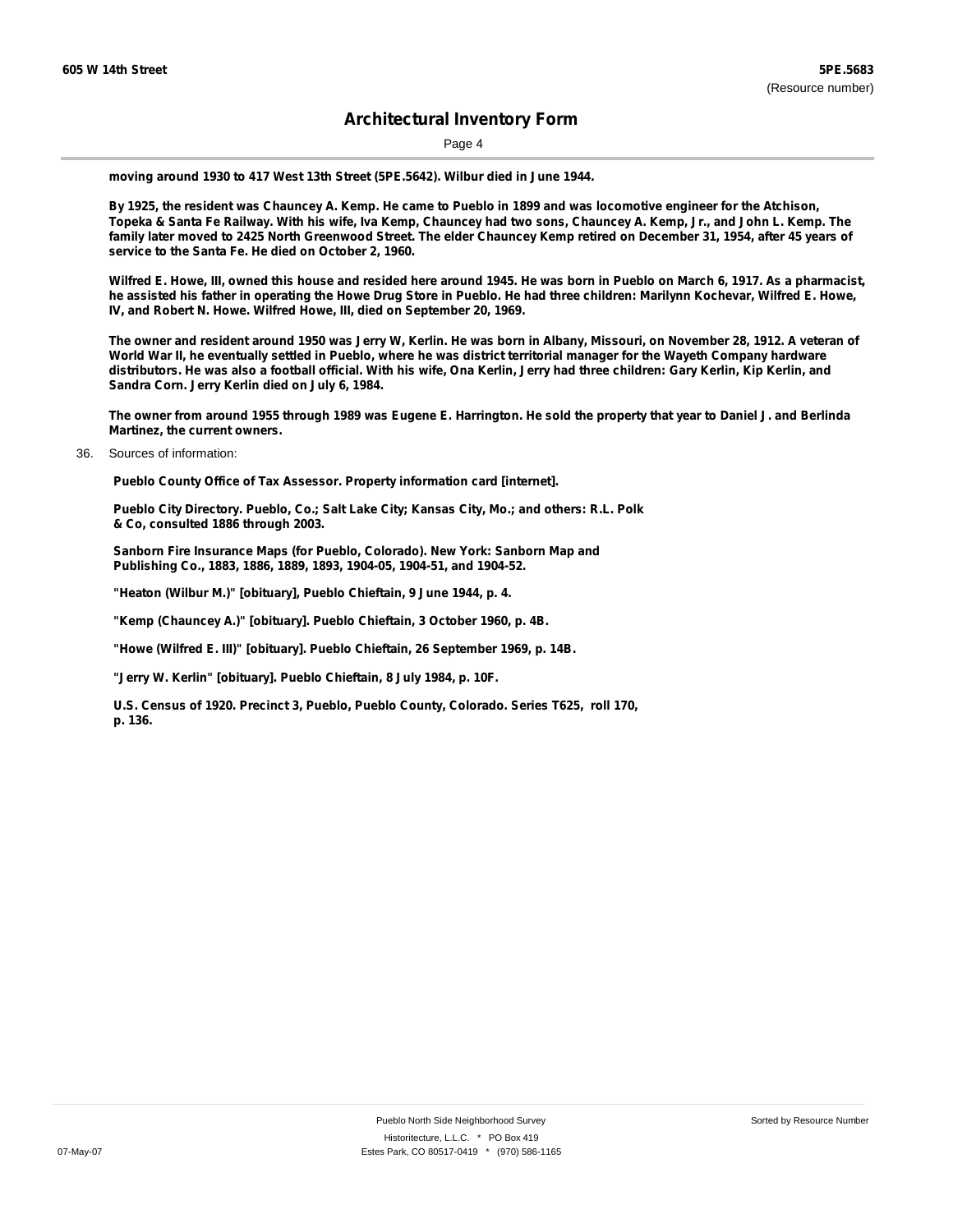۰

Sorted by Resource Number

## **Architectural Inventory Form**

Page 5

|     | <b>VI. SIGNIFICANCE</b>                   |                                                                                                                                                                              |
|-----|-------------------------------------------|------------------------------------------------------------------------------------------------------------------------------------------------------------------------------|
| 37. | Local landmark designation:               | Yes $\Box$<br>No.<br>LE.                                                                                                                                                     |
|     | Designation authority:                    |                                                                                                                                                                              |
|     | Date of designation:                      |                                                                                                                                                                              |
| 38. | Applicable National Register criteria:    |                                                                                                                                                                              |
|     |                                           |                                                                                                                                                                              |
|     | $\Box$                                    | A. Associated with events that have made a significant contribution to the broad pattern of our history.<br>B. Associated with the lives of persons significant in our past. |
|     |                                           | C. Embodies the distinctive characteristics of a type, period, or method of construction, or represents the work                                                             |
|     |                                           | of a master, or that possess high artistic values, or represents a significant and distinguished entity whose<br>components may lack individual distinction.                 |
|     |                                           | D. Has yielded, or may be likely to yield, information important in history or prehistory.                                                                                   |
|     | $\mathsf{L}$                              | Qualifies under Criteria Considerations A through G (see manual).                                                                                                            |
|     | Ю                                         | Does not meet any of the above National Register criteria.                                                                                                                   |
|     | <b>Pueblo Standards for Designation:</b>  |                                                                                                                                                                              |
|     | <u>1a. History</u>                        |                                                                                                                                                                              |
|     | $\overline{\phantom{a}}$ ,                | Have direct association with the historical development of the city, state, or nation; or                                                                                    |
|     | <u>1b. History</u>                        |                                                                                                                                                                              |
|     | $\Box$                                    | Be the site of a significant historic event; or                                                                                                                              |
|     | 1c. History                               |                                                                                                                                                                              |
|     | $\sim$                                    | Have direct and substantial association with a person or group of persons who had influence on society.                                                                      |
|     | <u>2a. Architecture</u>                   |                                                                                                                                                                              |
|     | $\Box$                                    | Embody distinguishing characteristics of an architectural style or type; or                                                                                                  |
|     | <u>2b. Architecture</u>                   |                                                                                                                                                                              |
|     | $\blacksquare$                            | Be a significant example of the work of a recognized architect or master builder, or                                                                                         |
|     | 2c. Architecture                          |                                                                                                                                                                              |
|     | $\Box$                                    | Contain elements of architectural design, engineering, materials, craftsmanship, or artistic merit which represent a<br>significant or influential innovation;               |
|     | 2d. Architecture                          |                                                                                                                                                                              |
|     | $\Box$                                    | Portray the environment of a group of people or physical development of an area of the city in an era of history<br>characterized by a distinctive architectural style.      |
|     | 3a. Geography                             |                                                                                                                                                                              |
|     |                                           | Have a prominent location or be an established, familiar, and orienting visual feature of the contemporary city, or                                                          |
|     | 3b. Geography                             |                                                                                                                                                                              |
|     | $\overline{\phantom{a}}$<br>or rarity; or | Promote understanding and appreciation of Pueblo's environment by means of distinctive physical characteristics                                                              |
|     | 3c. Geography                             |                                                                                                                                                                              |
|     | $\mathcal{L}_{\mathcal{A}}$               | Make a special contribution to Pueblo's distinctive character.                                                                                                               |
|     | Not Applicable                            |                                                                                                                                                                              |
|     | $\Box$                                    | Does not meet any of the above Pueblo landmark criteria.                                                                                                                     |
| 39. | Area(s) of Significance:                  | <b>Not Applicable</b>                                                                                                                                                        |
| 40. | Period of Significance:                   | n/a                                                                                                                                                                          |
| 41. | Level of significance:                    | National:<br>State<br>Local<br>×)<br>$\sim$                                                                                                                                  |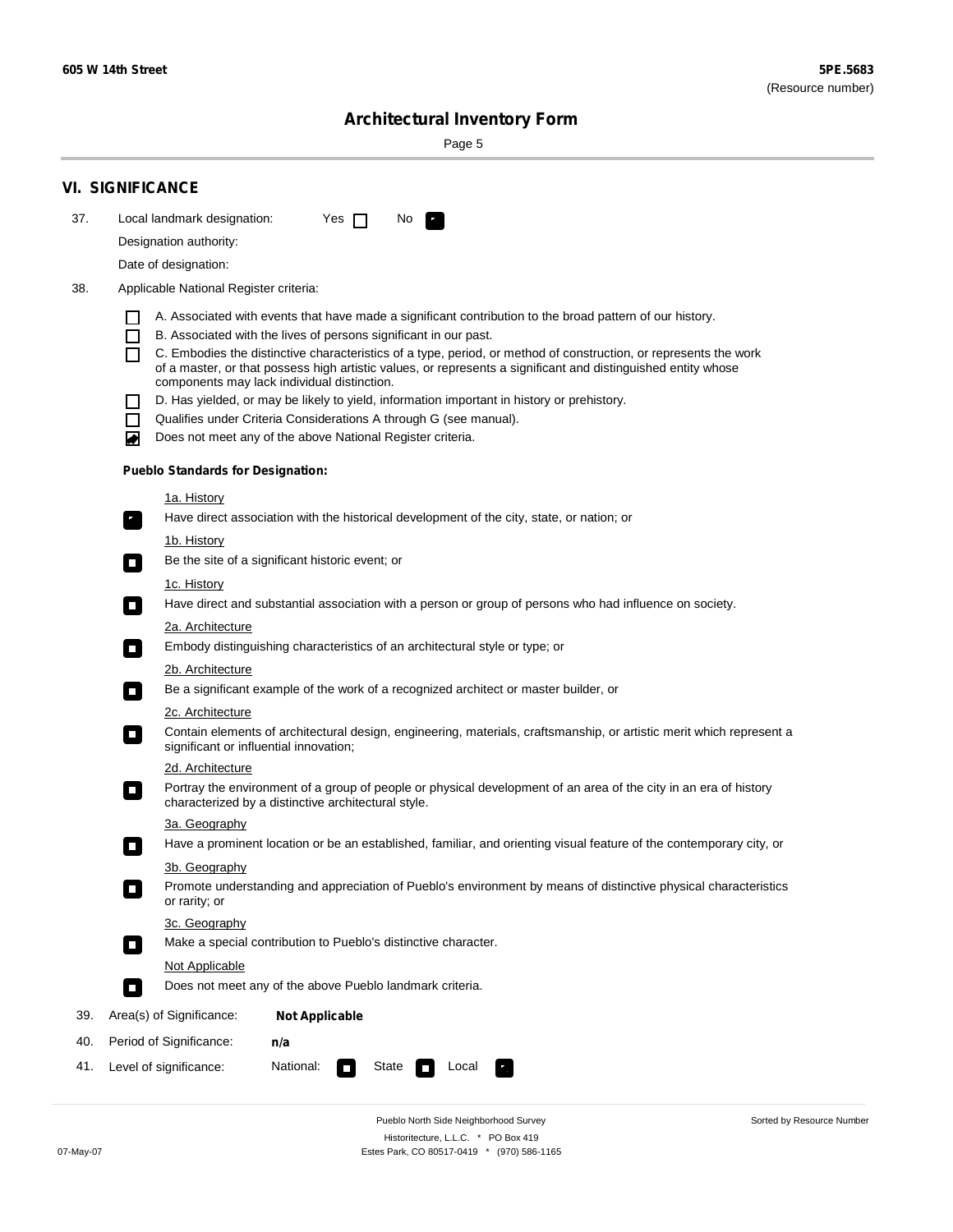Page 6

#### 42. Statement of significance:

This property is historically significant under Pueblo Local Landmark criterion 1A for its association with the development of Pueblo's North Side Neighborhood in the first half of the 20th Century, when popular suburban styles and forms of houses, like this one, were widely constructed on the remaining undeveloped portions of this neighborhood. However, the levels of architectural and historical significance, combined with physical integrity, are not to the extent that this property would qualify for individual listing in the National Register of Historic Places, the Colorado State Register of Historic Properties, or as a City of Pueblo Landmark. Nonetheless, it is most likely a contributing resource within any potential historic district.

43. Assessment of historic physical integrity related to significance:

Constructed in 1920, this house exhibits a high level of physical integrity relative to the seven aspects of integrity as defined by the National Park Service and the Colorado Historical Society: location, setting, design, materials, workmanship, feeling, **and association. The only notable alteration has been the replacement of a window.**

#### **VII. NATIONAL REGISTER ELIGIBILITY ASSESSMENT**



Yes

No  $\blacksquare$  N/A

If the building is in existing National Register district, is it contributing: 46.

### **VIII. RECORDING INFORMATION**

| 47. | Photograph numbers): | <b>CD-ROM Photo Disc: North Side Photos</b><br>File Name(s): 14thstw605                                                       |
|-----|----------------------|-------------------------------------------------------------------------------------------------------------------------------|
|     | Negatives filed at:  | <b>Special Collections</b><br><b>Robert Hoag Rawlings Public Library</b><br>100 East Abriendo Avenue<br>Pueblo, CO 81004-4290 |
| 48. | Report title:        | <b>Pueblo North Side Neighborhood Survey</b>                                                                                  |
| 49. | $Date(s)$ :          | 07/13/05                                                                                                                      |
| 50. | Recorder(s):         | <b>Adam Thomas</b>                                                                                                            |
| 51. | Organization:        | Historitecture, L.L.C.                                                                                                        |
| 52. | Address:             | <b>PO Box 419</b>                                                                                                             |
|     |                      | Estes Park, CO 80517-0419                                                                                                     |
| 53. | Phone number(s):     | (970) 586-1165                                                                                                                |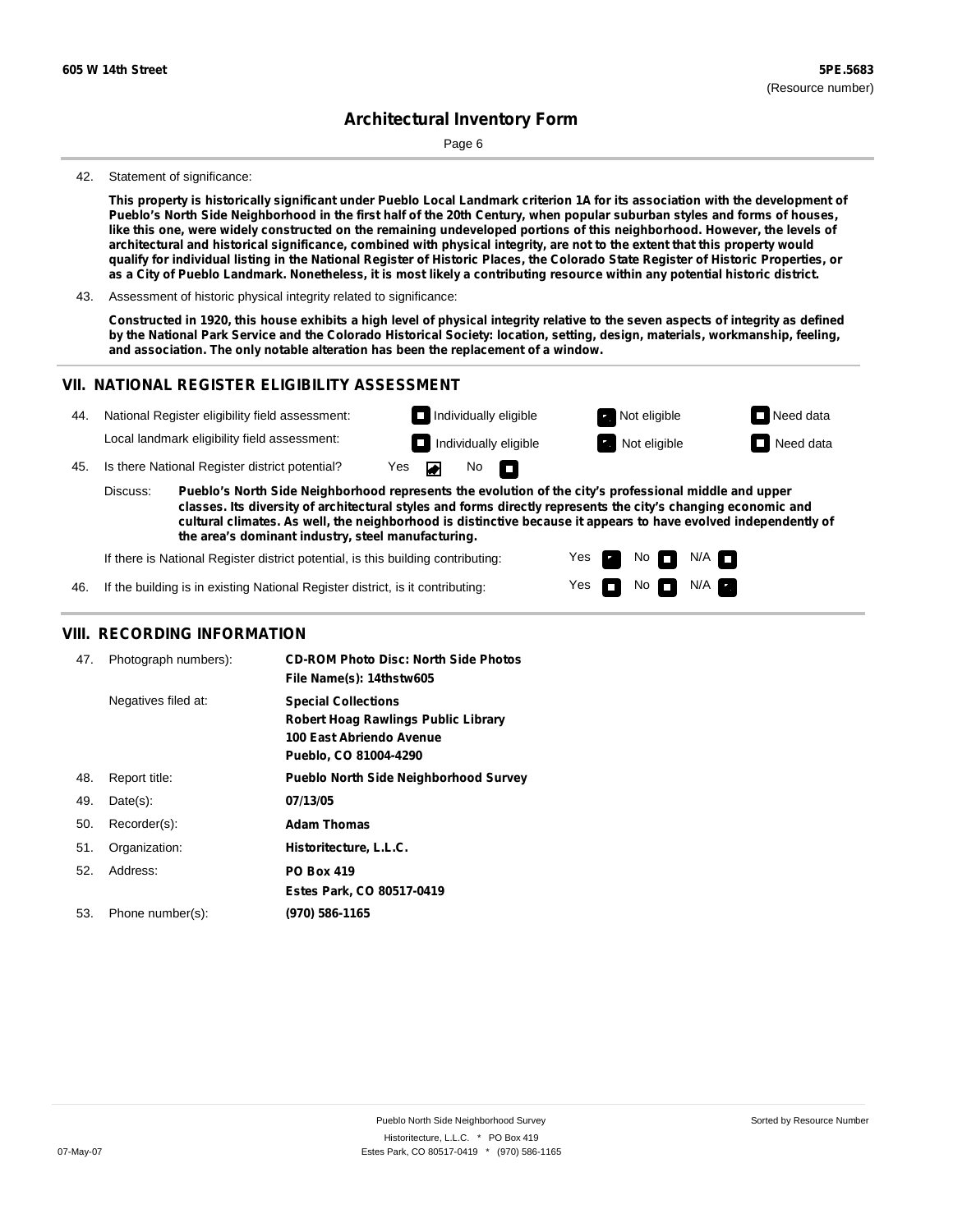Page 7